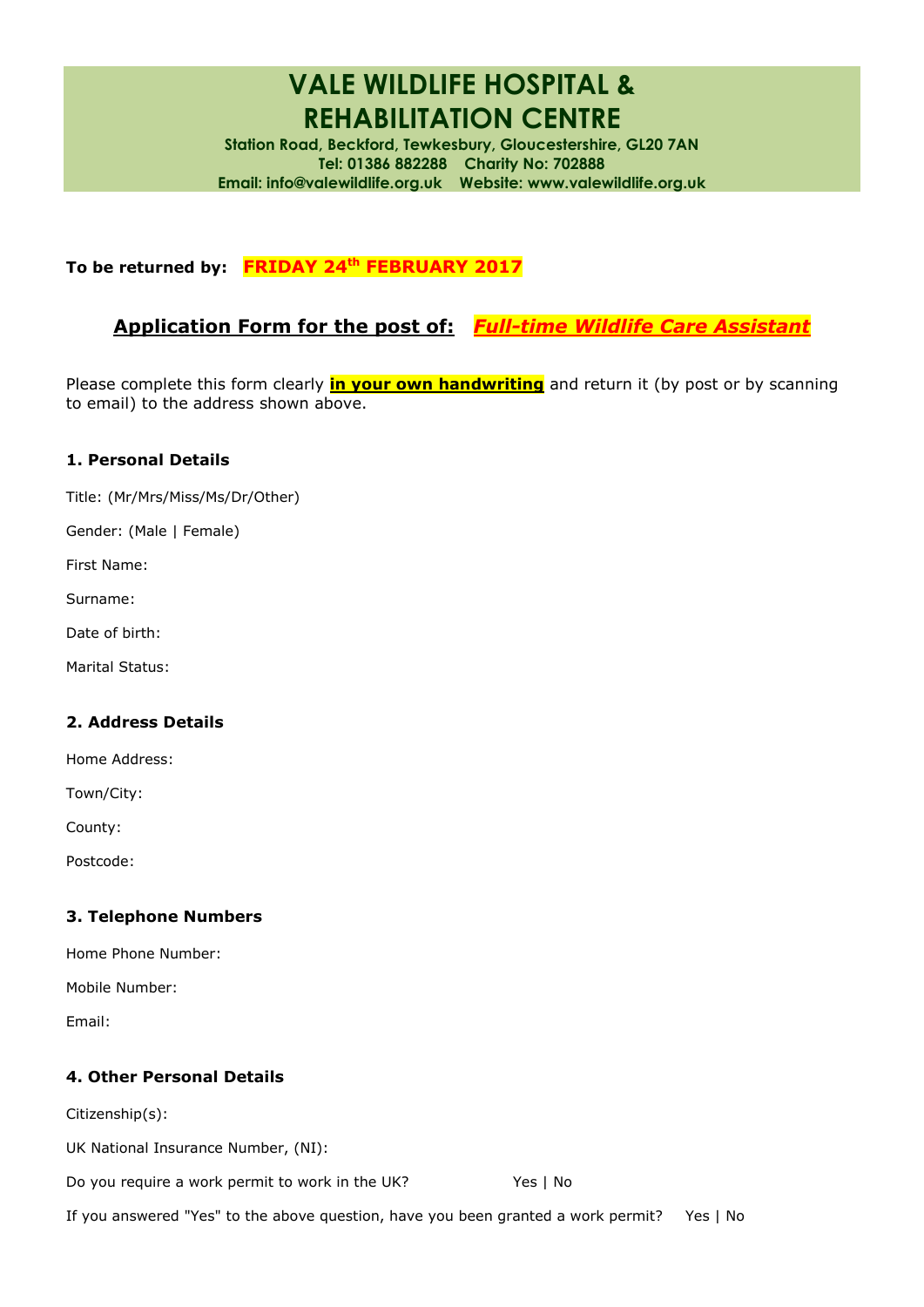| Do you hold a full current UK driving licence?                                             | Yes   No |
|--------------------------------------------------------------------------------------------|----------|
| Have you any penalty points or been disqualified?<br>If yes, please give details           | Yes   No |
| Do you have any other restrictions on your driving licence?<br>If yes, please give details | Yes   No |
| Do you have a car at your disposal?<br>(essential due to our rural location)               | Yes   No |

#### **6. Educational and Professional Qualifications**

In the space below please outline your educational and professional qualifications:

#### **7. Employment History**

Please list your last two jobs starting with your current or most recent employment.

| Employer One          |           |
|-----------------------|-----------|
| Start Date:           | End Date: |
| Employer's Name:      |           |
| Employer's Address:   |           |
| Your role:            |           |
| Your job description: |           |
| Reason for leaving:   |           |
|                       |           |
| <b>Employer Two</b>   |           |
| Start Date:           | End Date: |
| Employer's Name:      |           |
| Employer's Address:   |           |
| Your role:            |           |
| Your job description: |           |
| Reason for leaving:   |           |
|                       |           |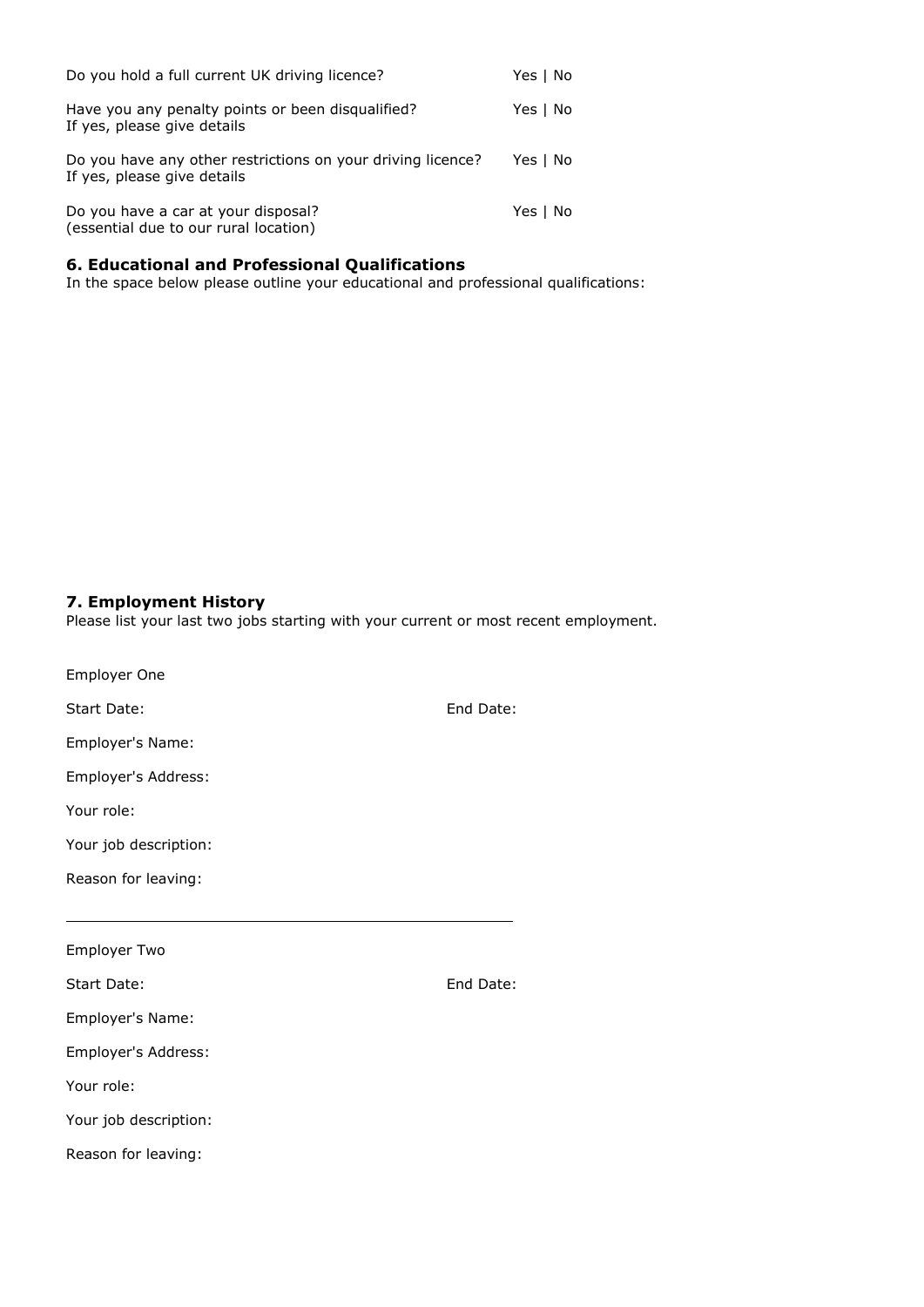#### **8. Reason for applying and Key Skills**

Please indicate your reasons for applying for this post and give brief details of any further information which you think would be useful in support of your application. (Please use an additional sheet of paper if there is insufficient space)

#### **9. Attendance Record**

Please state how many days you have been absent from work, (other than authorised holidays) during the past 12 months. Give reasons for any absence.  $\_\_$  day(s)

#### **10. Additional Personal Information**

Please tell us about yourself, your interests, hobbies and sports.

Are any of your spare time activities directly related to animal welfare? Yes | No If yes, please give details

**11. Disability** Do you have a disability? Yes | No If Yes, please let us know any special requirements which are relevant to your disability:

#### **12. References**

Please give the names and addresses of at least two employment referees, one of whom should be your current or most recent employer. These should if possible cover a period of at least five years. Vale Wildlife reserves the right to contact your previous employers before an offer of employment has been made. Unless your permission is granted, your present employer will not be approached until an offer of employment has been made and you have left their employment.

#### **Referee One**

Name:

Position: Address:

Telephone:

Email: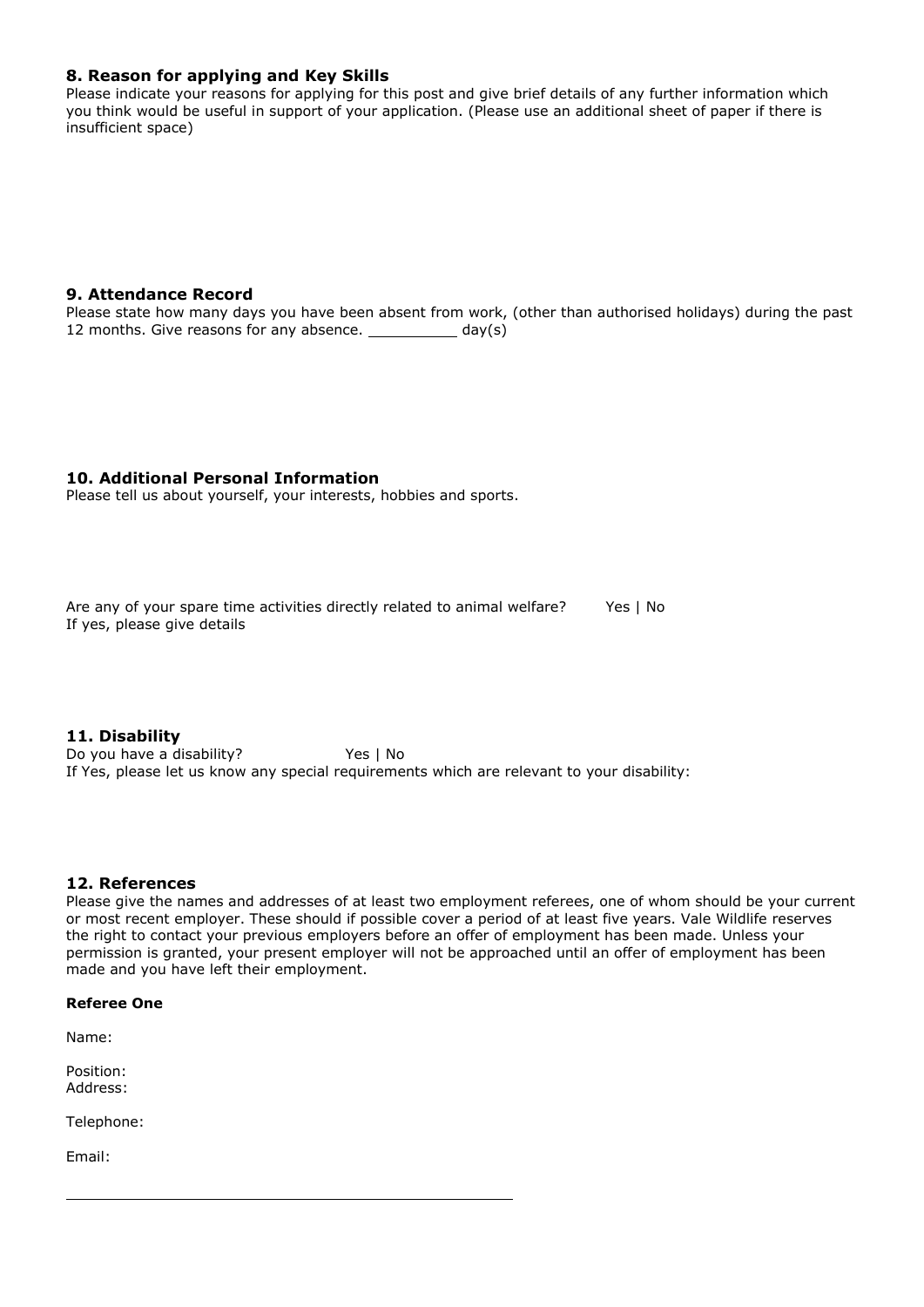#### **Referee Two**

| Name:                                            |          |
|--------------------------------------------------|----------|
| Position:                                        |          |
| Address:                                         |          |
| Telephone:                                       |          |
| Email:                                           |          |
|                                                  |          |
| Can we take up references before your interview? | Yes   No |

#### **13. Disclosure**

Criminal records are taken into account if any conviction is relevant to the post applied for. You should note that applications are covered by the Rehabilitation of Offenders Act 1974 (Exception) (Amendment) Order 1986 and any bind over orders, cautions or convictions whether current or spent *must* be disclosed. If you are shortlisted for an interview you will be required to provide details. Should you be offered employment, failure to provide this information will be regarded as grounds for dismissal. Do you have any:

| Bind over orders, cautions or convictions (current or spent)? |  |  | YES $\Box$ NO $\Box$ |  |
|---------------------------------------------------------------|--|--|----------------------|--|
| Do you have any prosecutions pending? YES $\Box$ NO $\Box$    |  |  |                      |  |

#### **14. Data Protection Notice**

The information gathered from this application form will be held by the organisation in accordance with the Data Protection Act. As an applicant we need your permission to hold this data. To signify your consent please tick the appropriate box:

|  | I consent $\Box$ I do not consent $\Box$ |  |
|--|------------------------------------------|--|

#### **Declaration**

I declare that to the best of my knowledge and belief all the information I have given on this form is correct and can be treated as part of any subsequent contract of employment. I understand that if any of the information given is subsequently found to be false or misleading, Vale Wildlife Hospital has the right to terminate my employment.

#### **IMPORTANT –**

- **Interviews will take place on Monday 6th March 2017. You must be available to attend on this date if shortlisted for interview.**
- **If shortlisted, you must be available to complete at least one trial day between 7 th – 15th March 2017.**
- **We will require the successful candidate to be able to start on or around Monday 20th March 2017.**